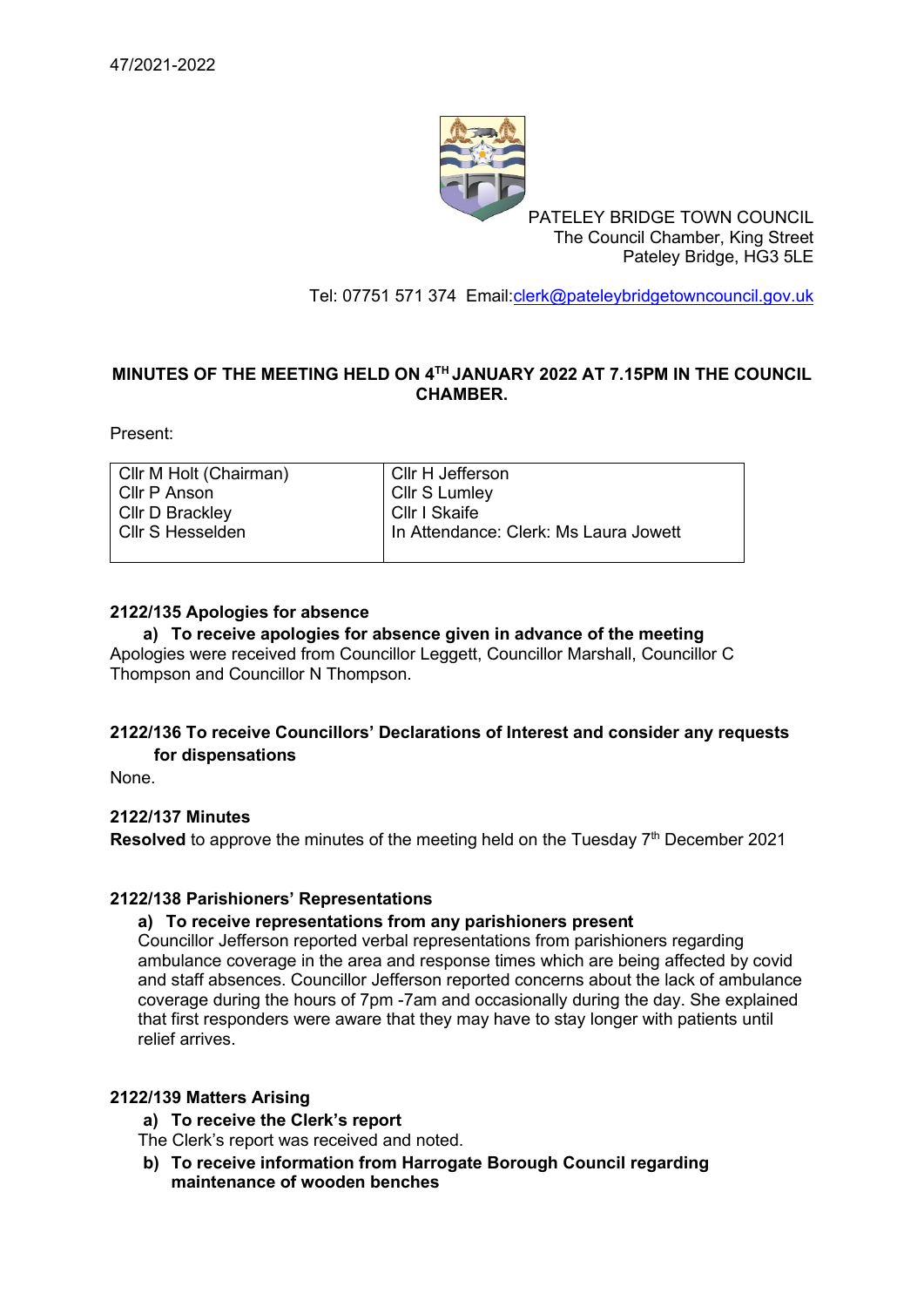Information was received. The Clerk will diarise treatment of wooden benches to ensure this is reviewed annually at the most appropriate time.

### **2122/140 County Matters**

Councillor Lumley advised that NYCC continue to meet remotely, and that work is ongoing to make arrangements for the new council for North Yorkshire, including sharing best practice from the districts and considering the work of area committees.

### **2122/141 District Matters**

Councillor Lumley advised that Harrogate Borough Council are meeting face to face.

## **2122/142 Planning Matters**

**a)** Applications to Harrogate Borough Council **Resolved** to submit the following comments:

|   | Application no | <b>Address</b>                                                                       | <b>Details</b>                                                                                                       | <b>PBTC</b>   |
|---|----------------|--------------------------------------------------------------------------------------|----------------------------------------------------------------------------------------------------------------------|---------------|
|   |                |                                                                                      |                                                                                                                      | comments      |
|   | 21/04669/FUL   | Greenlea, Greenwood<br>Road, Pateley Bridge,<br>HG3 5LR                              | Demolition of an existing<br>house and erection of a<br>terrace of three new<br>dwellings with six parking<br>spaces | No objections |
| 2 | 21/05208/FUL   | <b>Cliff Farm Fellbeck</b><br>Harrogate North<br>Yorkshire HG3 5EH                   | Erection of carport with home<br>office above                                                                        | No objections |
| 3 | 21/04996/FUL   | <b>Blazefield Caravan</b><br>Park Blazefield<br>Harrogate North<br>Yorkshire HG3 5NG | Demolition of existing toilet<br>block. Erection of<br>replacement toilet block                                      | No objections |

**b)** Decisions by Harrogate Borough Council

The following decisions were noted:

|   | Application<br>number | <b>Address</b>                                                                         | <b>Details</b>                                                                                                                                                                                  | <b>HBC</b> decision               |
|---|-----------------------|----------------------------------------------------------------------------------------|-------------------------------------------------------------------------------------------------------------------------------------------------------------------------------------------------|-----------------------------------|
|   | 21/04285/COU          | The Birch Tree Inn<br>Lupton Bank<br><b>Glasshouses North</b><br>Yorkshire             | Conversion of public<br>house to form 1 No.<br>additional holiday<br>cottage                                                                                                                    | Refused                           |
| 2 | 21/04549/FUL          | New Causeway Farm,<br>Fellbeck, Harrogate,<br>North Yorkshire, HG3<br>5EW              | Demolition of garage.<br>Erection of two storey<br>extension                                                                                                                                    | Approved subject<br>to conditions |
| 3 | 21/04019/FUL          | Cherry Garth Old Church<br>Lane Pateley Bridge<br>Harrogate North<br>Yorkshire HG3 5LY | Replacement front porch<br>rebuilt rear sunlounge<br>with additional canopy<br>roof and replacement<br>bay window. Internal<br>alterations including loft<br>conversion with new<br>rooflights. | Approved subject<br>to conditions |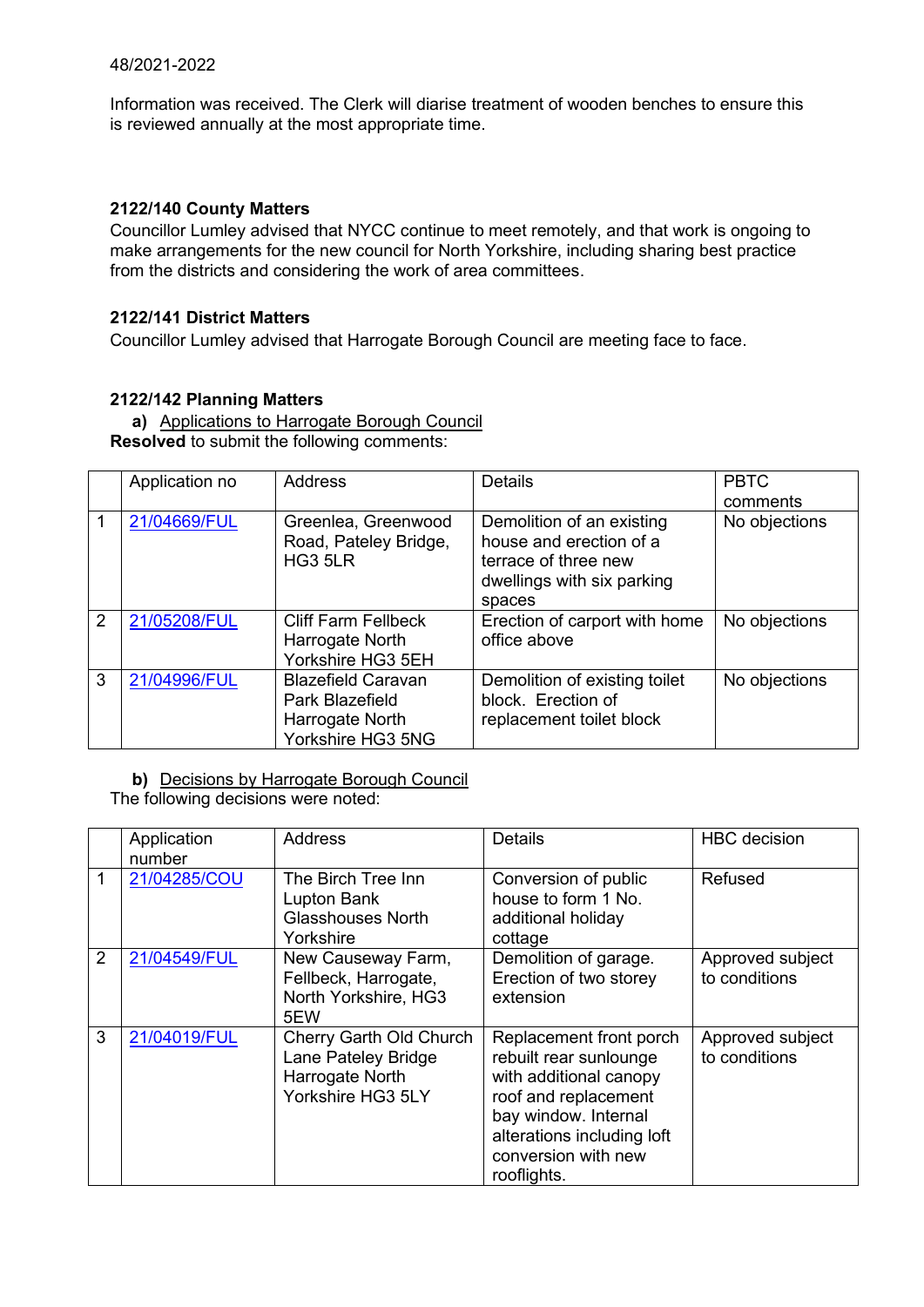- **c)** Enforcement matters: None
- **d)** Appeals: None
- **e)** Other: None

### **2122/143 Play Area**

**a) To receive a verbal report on the playground and consider any action required** Councillor Brackley advised that the net support bar has been repaired. Councillor N Thompson will conduct the next inspection.

## **2122/144 Council Business**

### **a) Caretaker Tasks for January**

The usual monthly tasks including sweeping and tidying under and around the recycling bins.

**b) To receive an update on future displays at the Fox's Head Well and to consider any next steps**

Councillor N Thompson had advised that he has been in contact with the High School and they are very keen to be involved.

#### **c) To receive an update and consider arrangements for Councillor's surgeries**

The next drop in surgery will be held in the meeting room at Nidderdale Plus on Saturday 29<sup>th</sup> January from 10am until noon. Councillor Holt and Councillor Leggett will attend. The event will be publicised on the website and social media and in the local press.

#### **d) To consider fundraising events for the Mayor's Fund**

Councillor Holt advised that he had been hoping to hold a Mayor's Ball in early 2022 but under the current circumstances feels it would be inappropriate at this time.

**e) To receive Crime and ASB Data for 23rd November 2021 to 4 th January 2022** Received and noted.

#### **f) To consider if the Council wishes to publicise the Draft Feasibility Study for the proposed extension of the Nidderdale Greenway and if any consultation with parishioners is required.**

A discussion was held. Councillor Lumley advised that this project is not Town Council business and that an official steering group is due to be set up composing of representatives from NYCC, HBC and other interested parties including Sustrans. This steering group will be required to hold an official consultation at the appropriate time.

**Resolved** to defer consideration of this item until the official steering group is established.

**g) To consider viring funds from the 'Clerks Travel' cost centre to 'Clerks Training' cost centre**

**Resolved** to vire £100 from the 'Clerks Travel' budget heading to the 'Clerks Training' budget heading.

**h) To consider the Clerks attendance at YLCA training on 'Vibrant and democratic councils – giving local elections publicity and attracting candidates' for the cost of £22.50** 

**Resolved** to approve the Clerks attendance at YLCA training on 'Vibrant and democratic councils – giving local elections publicity and attracting candidates' for the cost of £22.50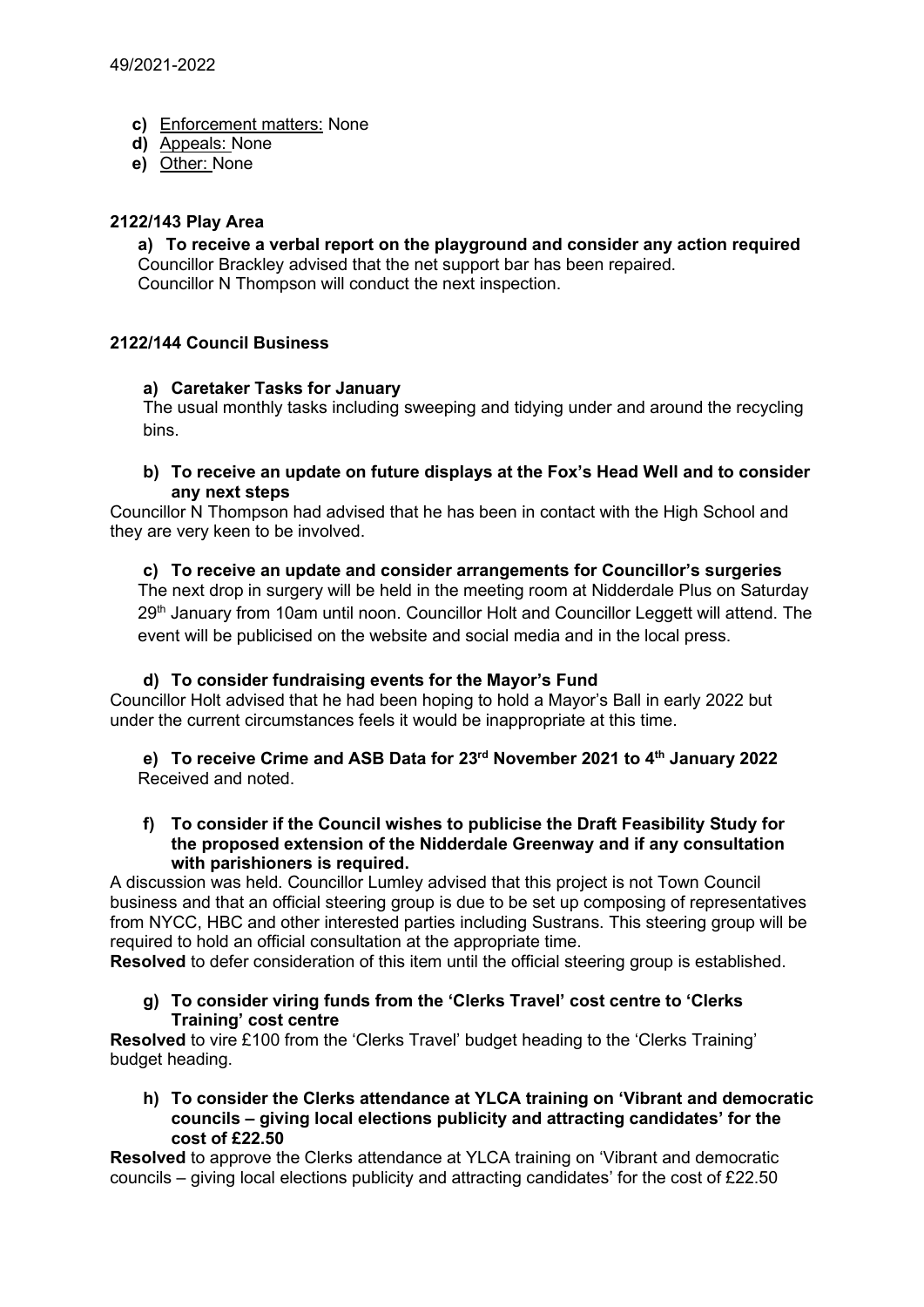50/2021-2022

**2122/145 Correspondence**

None

# **2122/146 Financial Matters**

# **a) Accounts for Payment**

It was **resolved** to authorise the following for payment:

- **i.** HBC: emptying of trade waste in November: £22.30
- **ii.** YLCA: Cllr Anson's attendance at Internal Audit training: £30.00
- iii. Clerk's salary payable 31<sup>st</sup> January 2022: Gross pay £1026, Net pay £961.88
- **iv.** Clerk's payroll expenses payable 31<sup>st</sup> January 2022: Working from home allowance £26.00 and contribution to internet £4.17 = £30.17
- **v.** Payment to HMRC (January) Including Employee NIC and Employer NIC = £62.96
- **vi.** Nest Pension payments (January 2022 Employers contributions £30.78, Employees contributions £41.04): £71.82

**vii.** TP Jones: Payroll services October- December 2021: £54.00 (including VAT of £9.00)

# **b) Receipts**

The following receipts were noted:

- **i.** 03/12/21 HBC, Christmas Grant Funding: £2,500.00
- **ii.** 06/12/21 Garage rental: £35

## **c) Direct Debit payments**

To note payments, made by Direct Debit:

**i.** 31st December 2021: £71.82 – Nest Pensions

# **d) Budget**

# **i. To approve the budget for 2022-2023**

The Council had received information about the tax base for 2022-2023. The tax base for 2022/23 is 952.52 which is an increase from 910.78 in 2021/2022. With this information the Council agreed that using reserves to balance the budget was not necessary as a precept of £32,035 would mean an annual increase of £0.10 per Band D property which was felt to be acceptable.

**Resolved** to approve the budget for 2022-2023

## **ii. To set the precept for 2022-2023**

**Resolved** to set the precept at £32,035.00, which equates to a Band D equivalent of £33.63.

# **2122/147 Exchange of Information/ Items for Future meetings**

Councillor Hesselden advised that he had met with an engineer from Area 6 regarding flooding issues at Fellbeck and that they had reported the issue and would check for funding to have it resolved. The clerk will follow this up in March if no action has been taken. Councillor Anson advised that 6 trees have now been planted at the recreation ground and the 7<sup>th</sup> will be planted as part of the Queens Platinum Jubilee celebrations.

Councillor Brackley acknowledged the work of NYCC in sweeping up leaves but advised that the gullies in Glasshouses are still blocked with tarmac from the recent resurfacing works. The clerk will report this again to Area 6.

Councillor Lumley advised that a parishioner had carved a stone plaque for the town and would like the council to approve the location for this to be placed. Information will be circulated to councillors for consideration and this item will be included on the next agenda. The Clerk advised that she had been informed that repairs are required to the roof of the bus shelter before it can be repainted. Quotes will be obtained for consideration at a future meeting.